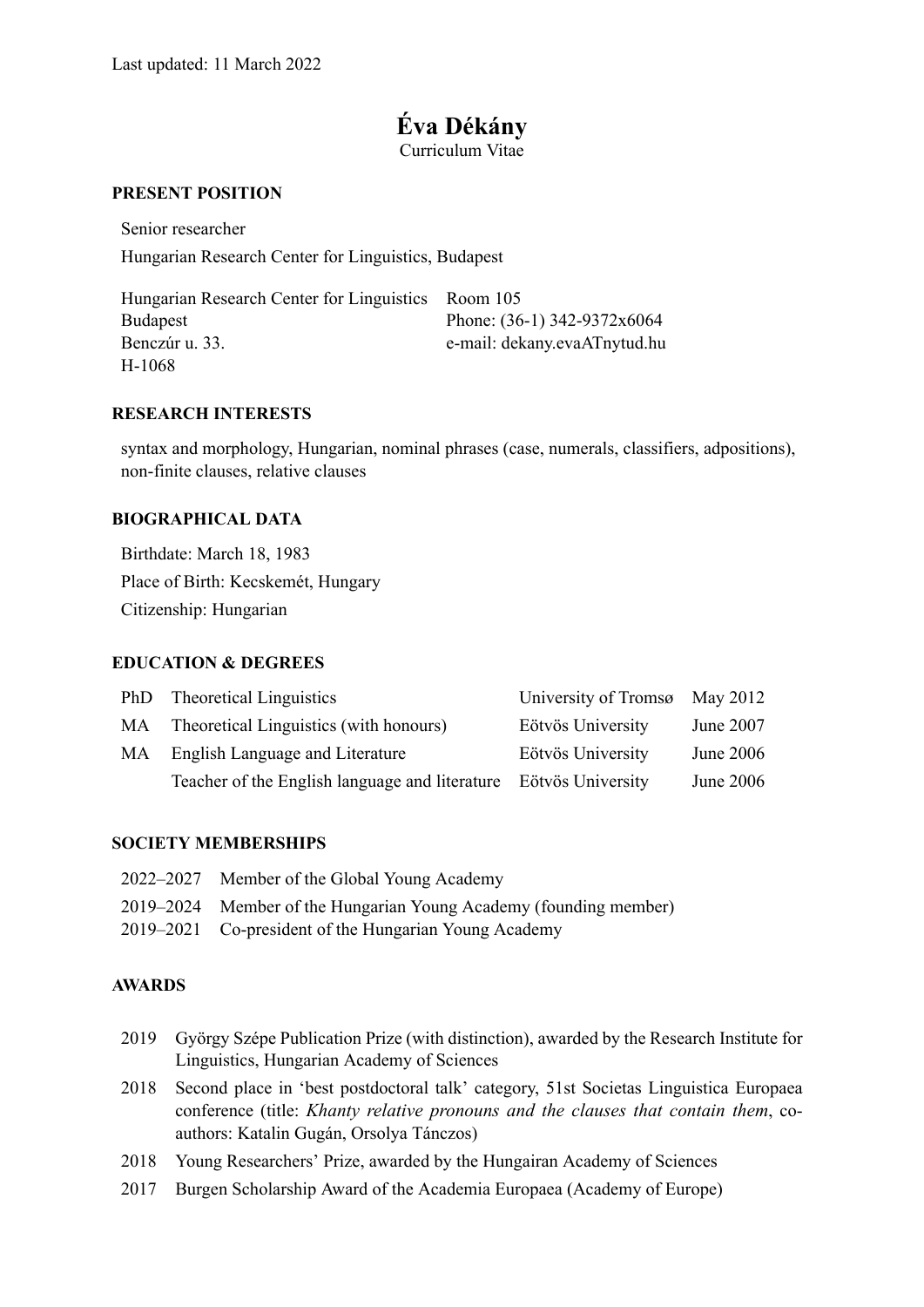- 2016 Junior Prima Prize, awarded by the Prima Primissima Foundation
- 2016 József Herman Young Researchers' Prize, awareded by the Research Institute for Linguistcs of the Hungarian Academy of Sciences
- 2014 Best poster Olinco 2014 conference (title: *Higher and higher: postpositions, prepositions, and particles in Hungarian*, co-author: Veronika Hegedűs)
- 2006 Outstanding Thesis Award of the Department of Linguistics, School of English and American Studies, Eötvös University

### **GRANTS**

- 2022 Major and Minor Uralic Languages: Intersections and Mutual Impulses (group project), Hungarian Academy of Sciences and University of Tartu bilateral mobility grant 2022- 2025 (Estonian leader: Prof. Gerson Klumpp)
- 2021 Bolyai Plus Research Grant (1 year)
- 2021 János Bolyai Research Grant (3 years)
- 2017 Premium Postdoctoral Grant of the Hungarian Academy of Sciences
- 2016 Contact-induced change in Finno-Ugric languages (group project), Hungarian Academy of Sciences and University of Tartu bilateral mobility grant 2016-2018 (Estonian leader: Prof. Helle Metslang)
- 2015 Postdoctoral Fellowship of the Hungarian Academy of Sciences (2 years)
- 2013 Postdoctoral Fellowship of the Hungarian Academy of Sciences (2 years)
- 2012 Transitory grant ('overgangstipend', 2 months), University of Tromsø
- 2007 fully funded PhD fellowship (4 years), University of Tromsø
- 2007 Erasmus Grant (1 semester), visiting student at the University of Tromsø

#### **APPOINTMENTS**

| $2022-$                   | senior researcher, Eötvös University                                                                                                                                             |
|---------------------------|----------------------------------------------------------------------------------------------------------------------------------------------------------------------------------|
| $2020 -$<br>$2013 - 2020$ | tenured senior researcher, Hungarian Research Center for Linguistics<br>postdoctoral research fellow, Research Institute for Linguistics of the Hungarian<br>Academy of Sciences |
| 2012-2013                 | research fellow, Research Institute for Linguistics of the Hungarian Academy of<br>Sciences                                                                                      |
| $2007 - 2011$             | PhD student and public servant (assistant researcher) at CASTL, the University of<br>Tromsø                                                                                      |

### **JOURNAL EDITING**

2014–2021 *Acta Linguistica Academica*, editor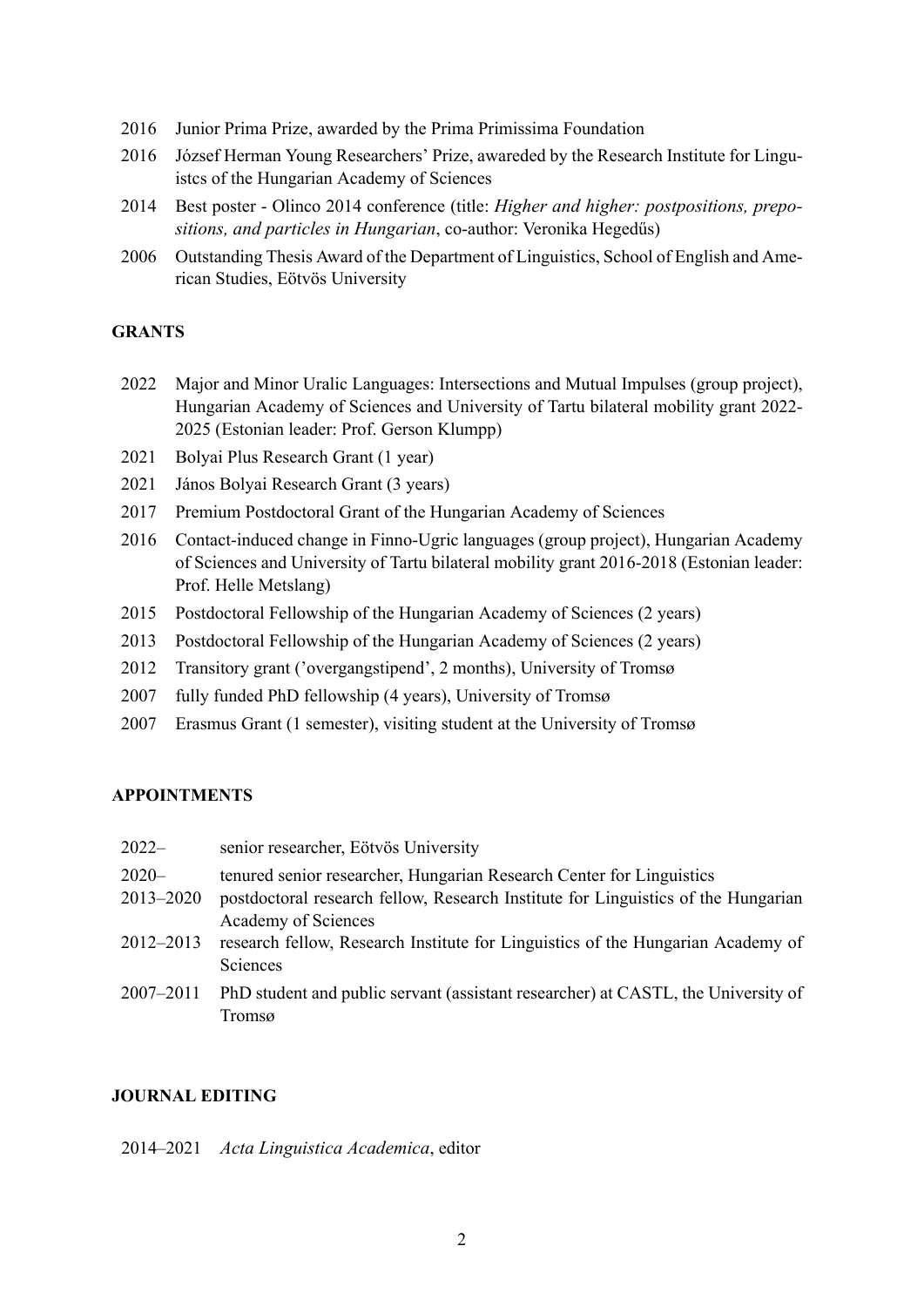## **TEACHING EXPERIENCE**

| Eötvös University    | Syntax 2 (2015 –), Syntax 3 (2016 –), Hungarian Syntax (2018 –), Tutor- |
|----------------------|-------------------------------------------------------------------------|
|                      | al Seminar (2019 –), Advanced Syntax (2014), Head Movement (2016),      |
|                      | Intro to Minimalism (2017, 2020), The structure of NP (2020), Lin-      |
|                      | guisite Typology (2021), Structures and Dependencies (2021), LaTeX      |
|                      | (2021, with Ekaterina Georgieva)                                        |
| Debrecen University  | The structure of DP $(2021)$                                            |
| University of Tromsø | Syntax (2008 spring: co-taught with N. Yamato, 2009 spring)             |

## **SUPERVISION (EÖTVÖS UNIVERSITY)**

| Anna Lovas            |        | BA The synthetic passive in Hungarian defense: June 2020     |         |
|-----------------------|--------|--------------------------------------------------------------|---------|
|                       |        | Nathaniel Torres PhD The structure of Numeral Phrases 2019 – |         |
| Henrietta Pokk BA TBA |        |                                                              | $2021-$ |
| Flóra Hegyi           | MA TBA |                                                              | $2021-$ |

## **COMMITTEE MEMBERSHIPS**

| $2021 - 2024$ | Presidential Committee for Scientific Evaluation, Hungarian Academy of Scien-<br>ces, member                                                    |
|---------------|-------------------------------------------------------------------------------------------------------------------------------------------------|
| 2018          | Young Researchers' Temporary Committee, Hungarian Academy of Sciences,<br>member                                                                |
| 2017          | Hungarian Linguistics Section, Student's Scholarly Competition, board member                                                                    |
| 2015          | General Linguistics Section, Student's Scholarly Competition, board member                                                                      |
| 2010-2011     | representative of temporary employees, board of directors, Center for the Advan-<br>ced Study of Theoretical Linguistics (University of Tromsø) |

## **MEMBERSHIPS ON PhD BOARDS**

| 2019 | Irine Burukina      | defense board      | Eötvös Univ.  | ext. member |
|------|---------------------|--------------------|---------------|-------------|
| 2019 | Irine Burukina      | pre-defense board  | Eötvös Univ.  | reviewer    |
| 2018 | Irine Burukina      | comprehensive exam | Eötvös Univ.  | member      |
| 2017 | Tamás Csontos       | defense board      | Eötvös Univ.  | reviewer    |
| 2017 | Tamás Csontos       | comprehensive exam | Eötvös Univ.  | member      |
| 2016 | Tamás Halm          | defense board      | Pázmány Univ. | reviewer    |
| 2016 | Eszter Ótott-Kovács | defense board      | Szeged Univ.  | reviewer    |
| 2016 | Katalin Horváth     | defense board      | Eötvös Univ.  | ext. member |
| 2015 | Bernadett Szőke     | pre-defense board  | Szeged Univ.  | reviewer    |
| 2014 | Diána Varga         | defense board      | Pázmány Univ. | ext. member |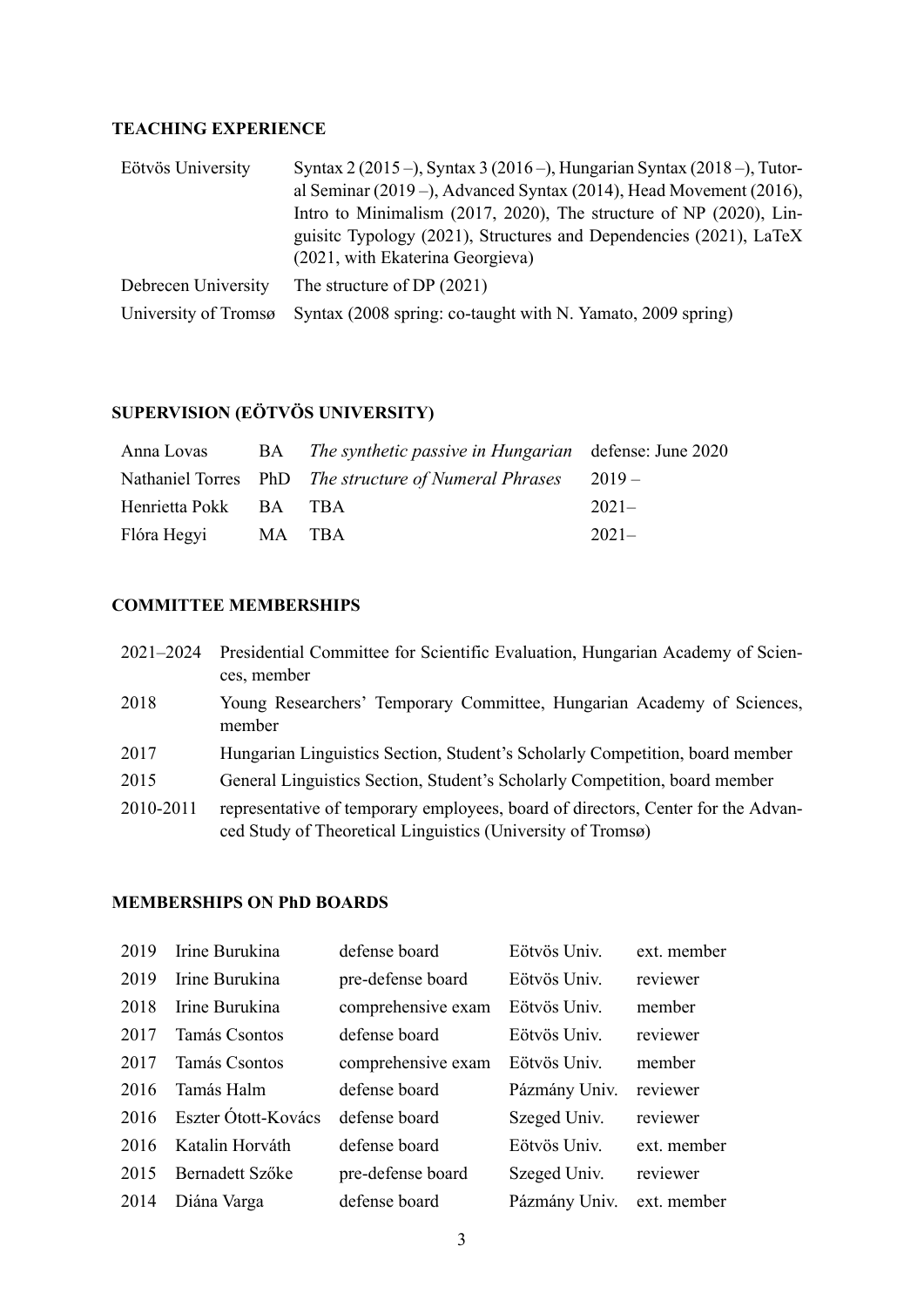#### **PUBLICATIONS**

#### **Monograph**

2021 The Hungarian Nominal Functional Sequence *Studies in Natural Language and Linguistic Theory* 100 Springer. Doi: 10.1007/978-3-030-63441-4

#### **Edited volumes and journal special issues**

- 2022 Acta Linguistica Academica 69(1): Proceedins of Sifonija 13, Vol 2 (with Irine Burukina and Lena Borise)
- 2021 Acta Linguistica Academica 68(4): Proceedins of Sifonija 13, Vol 1 (with Irine Burukina and Lena Borise)
- 2020 *Általános Nyelvészeti Tanulmányok XXXII. Újabb eredmények a grammatikaelmélet, nyelvtörténet és uralisztika köréből*, eds. Éva Dékány, Tamás Halm and Balázs Surányi. Akadémiai Kiadó: Budapest.
- 2019 *Acta Linguistica Academica* 66(3): The Chomsky 90 special issue
- 2015 *Approaches to Hungarian 14: Papers from the 2013 Piliscsaba conference*, eds. Katalin É. Kiss, Balázs Surányi and Éva Dékány. Amsterdam/Philadephia: John Benjamins.

#### **Refereed journal articles**

- 2020 Contact-induced change in Surgut Khanty relative clauses (with Katalin Gugán and Orsolya Tánczos) *Folia Linguistica* 54(1): 1–43. Doi: 10.1515/flin-2020-2026
- 2019 Foundations of generative linguistics *Acta Linguistica Academica* 66(3): 309–334. Doi: 10.1556/2062.2019.66.3.1
- 2019 Fiatal kutatók Magyarországon felmérés a 45 év alatti kutatók helyzetéről (with Donát Alpár, Gergely Gábor Barnaföldi, Enikő Kubinyi, Ágnes Máté, Balázs Munkácsy, Eszter Neumann, Katalin Solymosi and Gergely Toldi) *Magyar Tudomány* 180(7): 1064–1077. Doi: 10.1556/2065.180.2019.7.13
- 2018 Adpositions and case: Alternative realisation and concord (with Marcel den Dikken) *Finno-Ugric Languages and Linguisics* 7(2): 39–75.
- 2018 Approaches to head movement: a critical assessment *Glossa* 3(1): 65. 1–43. Doi: 10.5334/gjgl.316
- 2018 The position of case markers relative to possessive agreement: variation within Hungarian *Natural Language and Linguistic Theory* 36(2): 365–400. Doi: 10.1007/s11049-017- 9379-7
- 2018 A restriction on recursion (with Marcel den Dikken) *Sytax* 21(1): 37–71. Doi: 10.1111/synt.12149
- 2015 The syntax of anaphoric possessives in Hungarian *Natural Language and Linguistic Theory* 33(4): 1121–1168. Doi: 10.1007/s11049-014- 9278-0
- 2014 Functional structure in Old Hungarian verbal gerunds *Acta Linguistica Hungarica* 61 (3): 317–361. Doi: 10.1556/aling.61.2014.3.4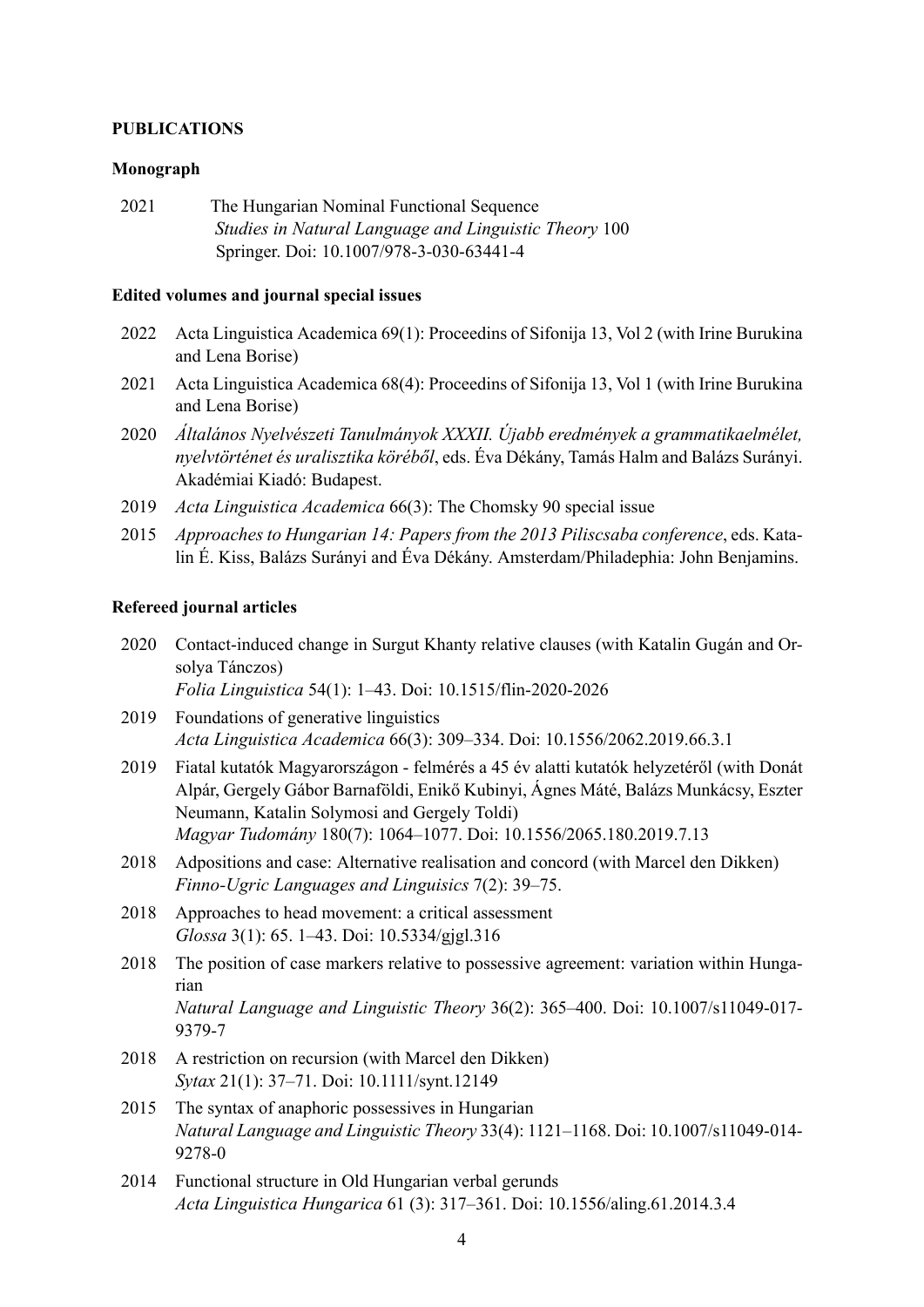- 2012 Nem jöttem hínia az igazakat. Az ómagyar anti-egyeztetett főnévi igenevekről [On Old Hungarian anti-agreeing infinitives]. *Nyelvtudományi Közlemények* 108: 209–242.
- 2009 The Nanosyntax of Hungarian postpositions. *Nordlyd* 36 (1): 41–76. Doi: 10.7557/12.219
- 2008 A mi Jánossal exkluzív és inkluzív olvasatáról [On the exclusive and inclusive readings of *we with John*] *Nyelvtudományi Közlemények* 105: 298–311.
- 2008 *El* + verb complex predicates in Hungarian. *Nordlyd* 35 (1): 1–17. Doi: 10.7557/12.135

### **Chapters in edited volumes**

| accepted | Hungarian<br>In: Anne Tamm and Anne Vainikka (eds.), Uralic syntax. Cambridge: Cambridge<br>University Press.                                                                                                                                                                                                                      |
|----------|------------------------------------------------------------------------------------------------------------------------------------------------------------------------------------------------------------------------------------------------------------------------------------------------------------------------------------|
| 2022     | On the internal and external syntax of depictive secondary predication (with Marcel<br>den Dikken)                                                                                                                                                                                                                                 |
|          | In: Masashi Kawashima, Hideki Kishimoto, Kazushige Moriyama (eds.), Papers<br>from the International Workshop on Secondary Predication 2021. Kobe: Depart-<br>ment of Linguistics, Graduate School of Humanities, Kobe University. 1-22.                                                                                           |
| 2021     | Rethinking 'defective goal': clitics and noun incorporation (with Marcel den Dikken)<br>In: Bárány, András, Theresa Biberauer, Jamie Douglas and Sten Vikner (eds.), Syn-<br>tactic architecture and its consequences: Synchronic and diachronic perspectives.<br>Vol. 2: Inside syntax. Berlin: Language Sciences Press. 457–488. |
| 2021     | The internal syntax of PPs (with Veronika Hegedűs)<br>In: Katalin É. Kiss and Veronika Hegedűs(ed.), Syntax of Hungarian. Postpositions<br>and Postpositional Phrases. Amsterdam: Amsterdam University Press. 193-249.                                                                                                             |
| 2021     | Postpositions: formal and semantic classification (with Veronika Hegedűs)<br>In: Katalin É. Kiss and Veronika Hegedűs (ed.), Syntax of Hungarian. Postpositions<br>and Postpositional Phrases. Amsterdam: Amsterdam University Press. 11-191.                                                                                      |
| 2021     | Cyclic changes in Hungarian relative clauses (with Julia Bacskai-Atkari)<br>In: Thórhallur Eythórsson and Jóhannes Gisli Johnsson (eds.), Syntactic Fea-<br>tures and the Limits of Syntactic Change. Oxford: OUP. 40-63. Doi:<br>10.1093/oso/9780198832584.003.0003                                                               |
| 2020     | Three ways of unifying participles and nominalizations: the case of Udmurt (with<br>Ekaterina Georgieva)<br>Artemis<br>Alexiadou<br>Hagit Borer<br>(eds.), <i>Nominalizations:</i><br>50<br>In.<br>and<br>on from Chomsky's<br>Remarks.<br>Oxford:<br>OUP.<br>$169 - 202$ .<br>Doi:<br>Years<br>10.1093/oso/9780198865544.003.0008 |
| 2019     | Chomsky nyelvészeti radikalizmusa<br>In: Kenesei István (ed.), Nyelv, biológia, szabadság: A 90 éves Chomsky jelentő-<br>sége a tudományban és azon túl. Budapest: Gondolat. 27–53.                                                                                                                                                |
| 2019     | Ótörök hatás az osztályozók kialakulásában (with Klára Agyagási)<br>In: Katalin É. Kiss, Attila Hegedűs and Lilla Pintér (ed.), Nyelveelmélet és kontak-<br>tológia 4. Budapest: PPKE BTK. 41-75.                                                                                                                                  |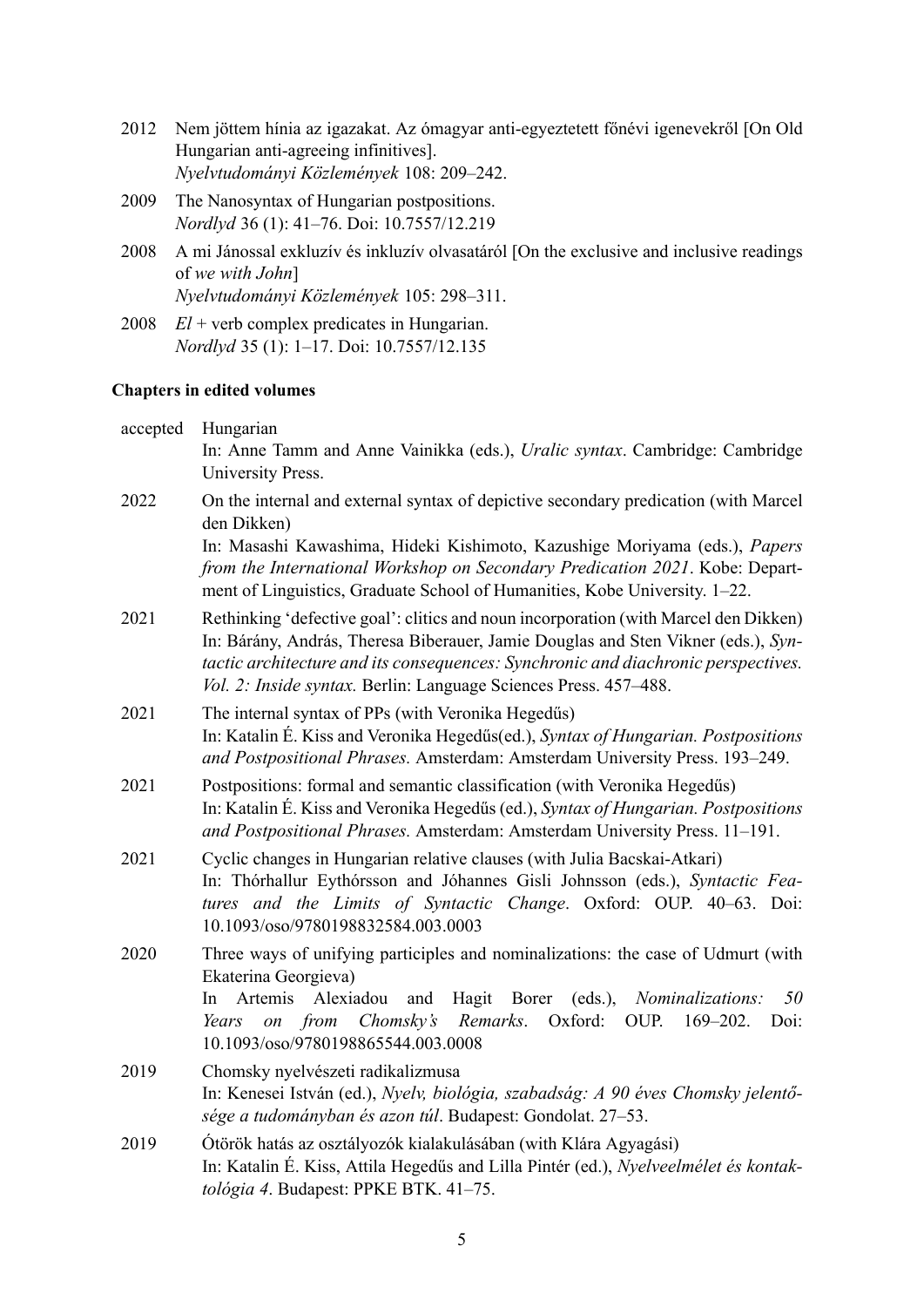| 2017 | Two positions for verbal particles: evidence from derived particle verbs (with Vero-<br>nika Hegedűs)                                                                                                                                                                                                                                                                                                     |
|------|-----------------------------------------------------------------------------------------------------------------------------------------------------------------------------------------------------------------------------------------------------------------------------------------------------------------------------------------------------------------------------------------------------------|
|      | In: Anikó Lipták and Harry van der Hulst (eds.), Approaches to Hungarian 15. Am-<br>sterdam/Philadelphia: John Benjamins. 65-94. Doi: 10.1075/atoh.15.03heg                                                                                                                                                                                                                                               |
| 2017 | Numerals and quantifiers (with Aniko Csirmaz)<br>In: Tibor Lazckó (ed.), Syntax of Hungarian: nouns and noun phrases, Volume 2.<br>Amsterdam University Press. 1044-1150.                                                                                                                                                                                                                                 |
| 2017 | Anti-agreeing infinitives in Old Hungarian<br>In: Lukasz Jedrzejowski and Ulrike Demske (eds.), Infinitives at the Syntax-<br>Semantics Interface: A Diachronic Perspective. Trends in Linguistics. Studies and<br>Monographs. Mouton de Gruyter. 193-221. Doi: 10.1515/9783110520583-008                                                                                                                 |
| 2015 | Word order variation in Hungarian PPs (with Veronika Hegedűs)<br>In É. Kiss Katalin, Balázs Surányi and Éva Dékány (eds.), Approaches to<br>Hungairan 14. Amsterdam and Philadephia: John Benjamins. 95-120. Doi:<br>10.1075/atoh.14.04dek                                                                                                                                                                |
| 2015 | A vonatkozó névmások története az ómagyarban (with Julia Bacskai-Atkari) [The<br>history of relative pronouns in Old Hungarian]<br>In Katalin É. Kiss (ed.), Általános nyelvészeti tanulmányok 27, 47–69. Budapest:<br>Akadémiai Kiadó.                                                                                                                                                                   |
| 2014 | Hungarian is a classifier language (with Anikó Csirmaz)<br>In Raffaele Simone and Francesca Masini (eds.), Word classes: nature, typology<br>and representations (Current Issues in Linguistic Theory 332), 141-160. Amster-<br>dam/Philadelphia: John Benjamins. Doi: 10.1075/cilt.332.08csi                                                                                                             |
| 2014 | From non-finite to finite subordination. The history of embedded clauses. (with Júlia<br>Bácskai-Atkári)<br>In Katalin É. Kiss (ed.), From head-final to head-initial: The evolution of functio-<br>nal left peripheries in Hungarian syntax, 148-223. Oxford Studies in Diachronic<br>and Historical Linguistics. New York: Oxford University Press. Doi: 10.1093/ac-<br>prof:oso/9780198709855.003.0006 |
| 2014 | A nem véges alárendelés (az igenevek) története [The history of Hungarian non-finite<br>subordination]<br>In Katalin É. Kiss (ed.), Magyar generativ történeti mondattan [Hungarian histo-<br>rical generative grammar], 179-239. Budapest: Akadémiai Kiadó.                                                                                                                                              |
| 2009 | Comitative adjuncts: appositives and non-appositives. In É. Kiss Katalin (ed), Ad-<br>verbs and adverbial adjuncts at the Interfaces, 231-244. Berlin: Mouton. Doi:<br>10.1515/9783110214802.2.231                                                                                                                                                                                                        |

#### **Other publications**

- 2020 Fiatal kutatók nehézségei a COVID-19 járvány alatt (with Donát Alpár, Erika Bálint, Szabolcs Béni, Dezső Csupor, Eszter Gselmann, Ágnes Kóspál, Ágnes Máté, Gergely Toldi, Péter Török, Katalin Solymosi) *Magyar Tudomány* 181(12): 1688–1697. Doi: 10.1556/2065.181.2020.12.13
- 2020 Magyarországi kutatási pályázatok és ösztöndíjak fiatal kutatói szemmel. Általános irányelvek és ajánlások a Fiatal Kutatók Akadémiájától. (with Donát Alpár, Gábor Kiss, Ágnes Máté, Gitta Schlosser, Katalin Solymosi, Gergely Toldi, Péter Török) *Magyar Tudomány* 181(5): 703–712. Doi: 10.1556/2065.181.2020.5.12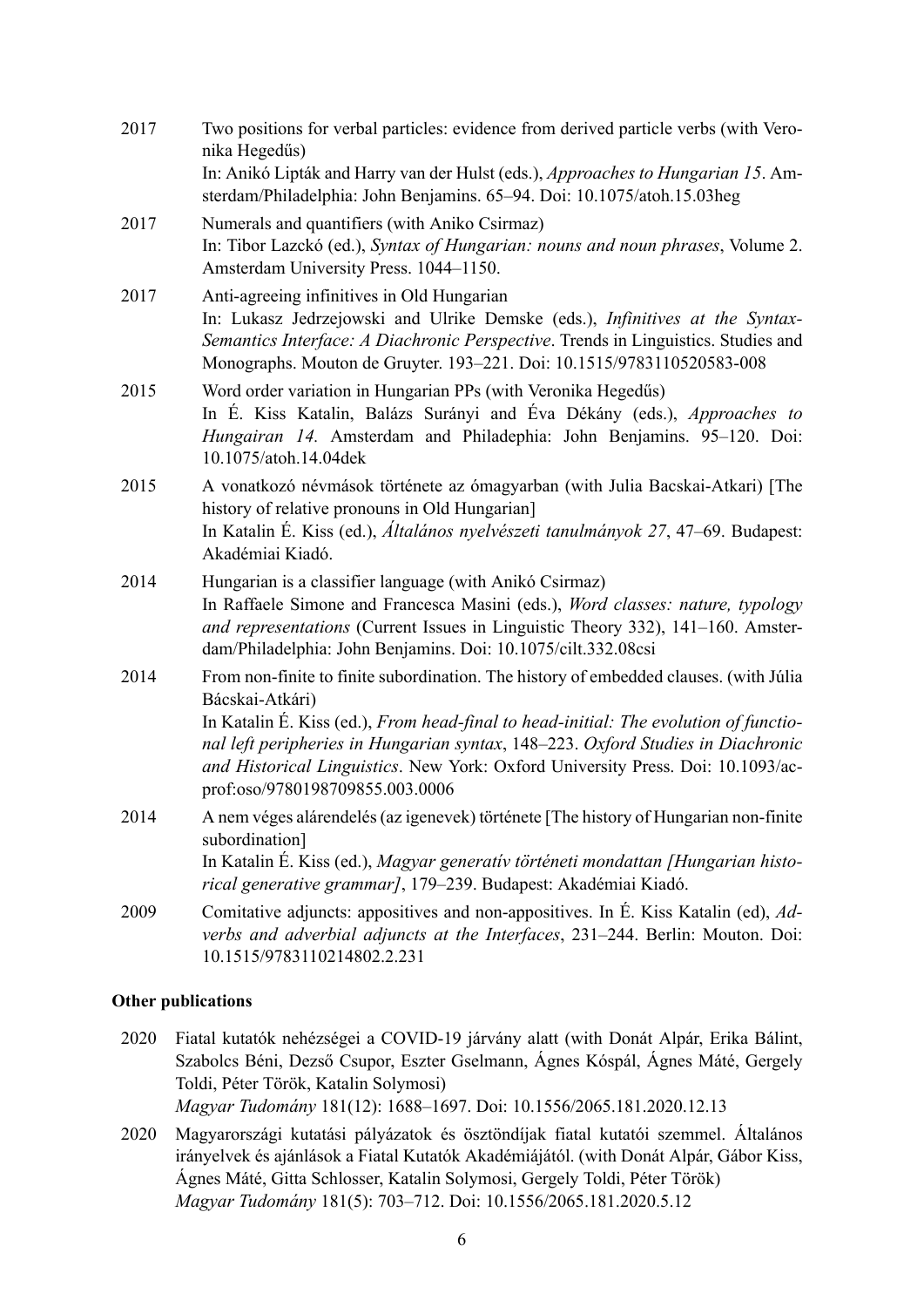- 2019 Világunk megismerése és működésének megértése legalább olyan fontos, mint az innováció (with Barna Páll-Gergely, Gergely Toldi, Gitta Schlosser, Péter Török) *Magyar Tudomány* 180(6): 926–929. Doi: 10.1556/2065.180.2019.6.16
- 2019 Guest editor's note: Chomsky 90 *Acta Linguistica Academica* 66(3): 305–307. Doi: 10.1556/2062.2019.66.3.0
- 2015 Introduction (with Katalin É. Kiss and Balázs Surányi) In É. Kiss Katalin, Balázs Surányi and Éva Dékány (eds.), *Approaches to Hungairan 14.* Amsterdam and Philadephia: John Benjamins. 1–4.
- 2011 The spurious NP ellipsis of Hungarian Glow Newsletter 66 spring
- 2010 The English cleft construction: *it*-clefts. In Márton Sóskuthy (ed.), *The Odd Yearbook 8. ELTE SEAS Undergraduate Papers in Linguistics*. 39–78.
- 2009 Towards a theory of Hungarian verbal particles: a case-study of *el-*. In Derya Çokal-Karadaş and Ferit Kılıçkaya (eds.), *The 6th METU International Postgraduate Conference in Linguistics and Language Teaching proceedings*, 27–36. Ankara: Department of Foreign Language Education, Faculty of Education, Middle East Technical University.

## **Book reviews**

- 2015 David Pesetsky, Russian case morphology and the syntactic categories. *Lingua* 159: 18–26. Doi: 10.1016/j.lingua.2015.02.009
- 2014 Numeral Classifiers in Chinese: The syntax-semantics interface by XuPing Li. LinguistList 25.2652.

#### **Manuscripts**

- 2019 Passives that look like causatives Causatives that read like passives CAUS+ SE=PASS (Marcel den Dikkennel)
- 2018 *Fiatal kutatók Magyarországon. Felmérés a 45 év alatti kutatók helyzetéről, karrierterveiről, nehézségeiről*. Research report. (with Donát Alpár, Gábor Barnaföldi Gergely, Enikő Kubinyi, Ágnes Máté, Balázs Munkácsy, Eszter Neumann, Katalin Solymosi, Gergely Toldi)
- 2015 A főnévi csoport a magyar jelnyelvben (The noun phrase in Hungarian Sign Language) (within Jelesély: a magyar jelnyelv sztenderdizációjának elméleti és gyakorlati lépései TÁMOP 5.4.6/B-13/1-2013-0001 project)

#### **INVITED TALKS**

2021 July Classifier licensing and the constituency of classifier expressions Humboldt University research seminar, Berlin 2020 December On the shared morphology between participles and nominalizations (with Ekaterina Georgieva) Syntactic Approaches to Morphology, New York University (online)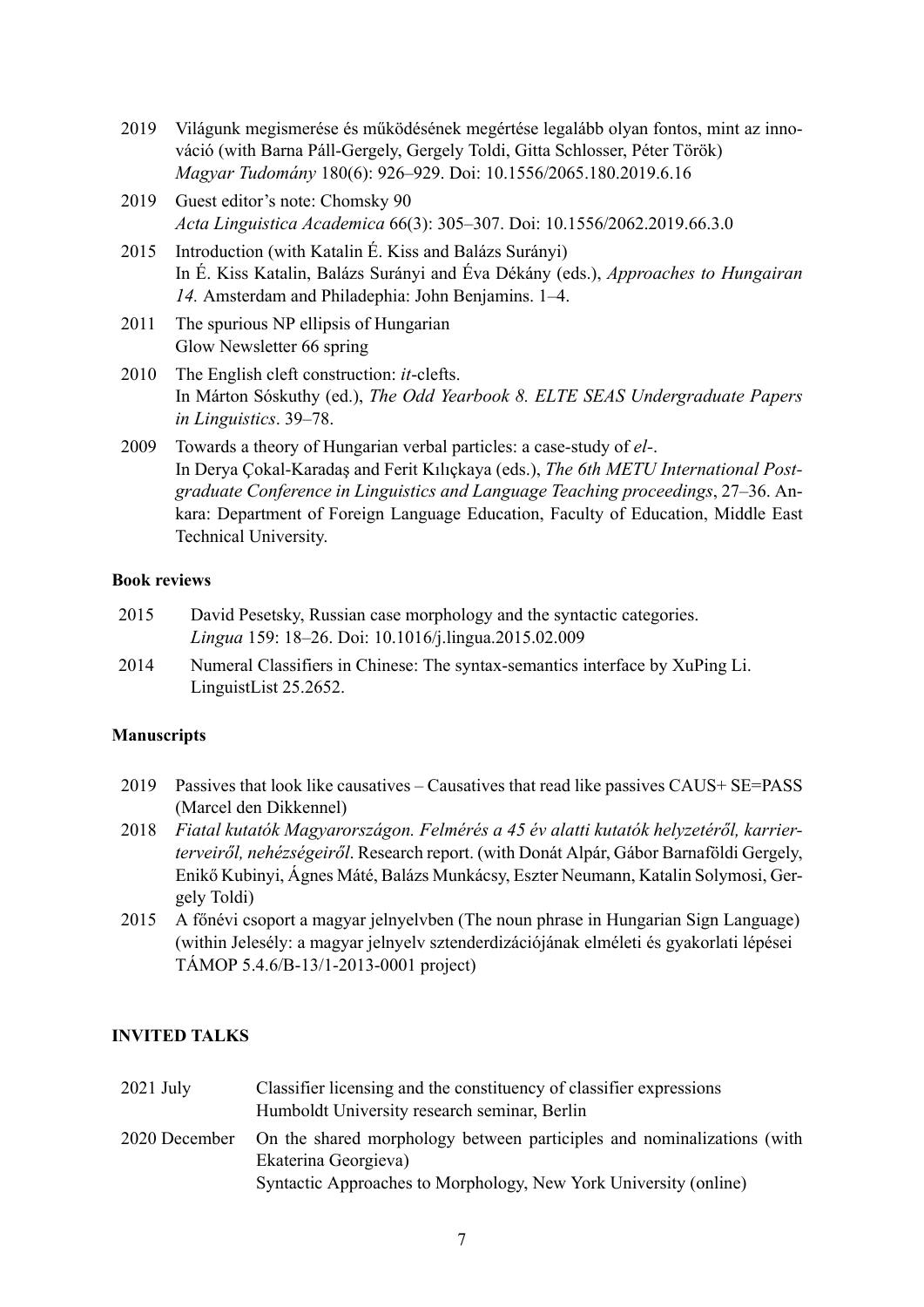| 2020 December  | Participles and nominalizations (with Ekaterina Georgieva)<br>Nano weblab, Brno (online)                                                                            |
|----------------|---------------------------------------------------------------------------------------------------------------------------------------------------------------------|
| 2019 January   | Language contact in the Volga-Kama area: the case of classifiers (with Klára<br>Agyagási)<br>Tel Aviv                                                               |
| 2019 January   | Possessive structure in Hungarian: from Poss to the DP left-periphery<br>Hungarian Afternoon at Bar-Ilan Workshop, Tel Aviv                                         |
| 2018 November  | Structure and control with Northern Udmurt necessive participles (with Yulia<br>Speshilova)<br>4th Workshop on Languages of the Volga-Kama Sprachbund, Moscow       |
| 2018 November  | Ótörök hatás a magyar osztályozók kialakulásában? (with Klára Agyagási)<br>Nyelvelmélet és kontaktológia, Budapest                                                  |
| 2018 May       | Chomsky nyelvészeti radikalizmusa [Chomsky's linguistic radicalism]<br>189th General Assembly of the Hungarian Academy of Sciences, Chomsky90<br>workshop, Budapest |
| 2016 September | Embedded clauses in Udmurt: figuring out the label (with Orsolya Tánczos)<br>What's in a label? workshop, Arrezzo                                                   |
| 2016 August    | The structure of DP, with special reference to Hungarian<br>Eastern Europe Generative Grammar summer school course, Lagodekhi,<br>Georgia                           |
| 2015 November  | Changes on the left periphery of Old Hungarian relative clauses (with Julia<br>Bacskai-Atkari)<br>Masaryk University, Brno                                          |
| 2015 March     | A vonatkozó névmások története az óangolban és az ómagyarban (with Julia<br>Bacskai-Atkari)<br>Debrecen University Colloquium, Debrecen                             |
| 2014 April     | Az -é birtokjel szerepéről a főnévi csoportban<br>Signum linguistics research seminar, University of Pécs, Pécs                                                     |

## **TALKS**

| 2021 December  | Complex numerals: the case of overcounting                                    |
|----------------|-------------------------------------------------------------------------------|
|                | 5. Össznyelvész Konferencia, Budapest [online]                                |
| 2021 October   | Classifiers: licensing and constituency in the NP                             |
|                | NELS 52, Rutgers University [online]                                          |
| 2021 October   | On the internal and external syntax of depictive secondary predication (with  |
|                | Marcel den Dikken keynote speaker)                                            |
|                | The International Workshop on Secondary Predication 2021, Tokyo [online]      |
| 2021 September | The morphosyntax of sociative and dissociative phrases, with particular focus |
|                | on Hungarian (with Marcel den Dikken)                                         |
|                | 14th Conference on Syntax, Phonology and Language Analysis, Novi Sad          |
|                | [online]                                                                      |
| 2021 August    | The morphosyntax of sociative and dissociative phrases (with Marcel den       |
|                | Dikken)                                                                       |
|                | 15th International Conference on the Structure of Hungarian, Pécs             |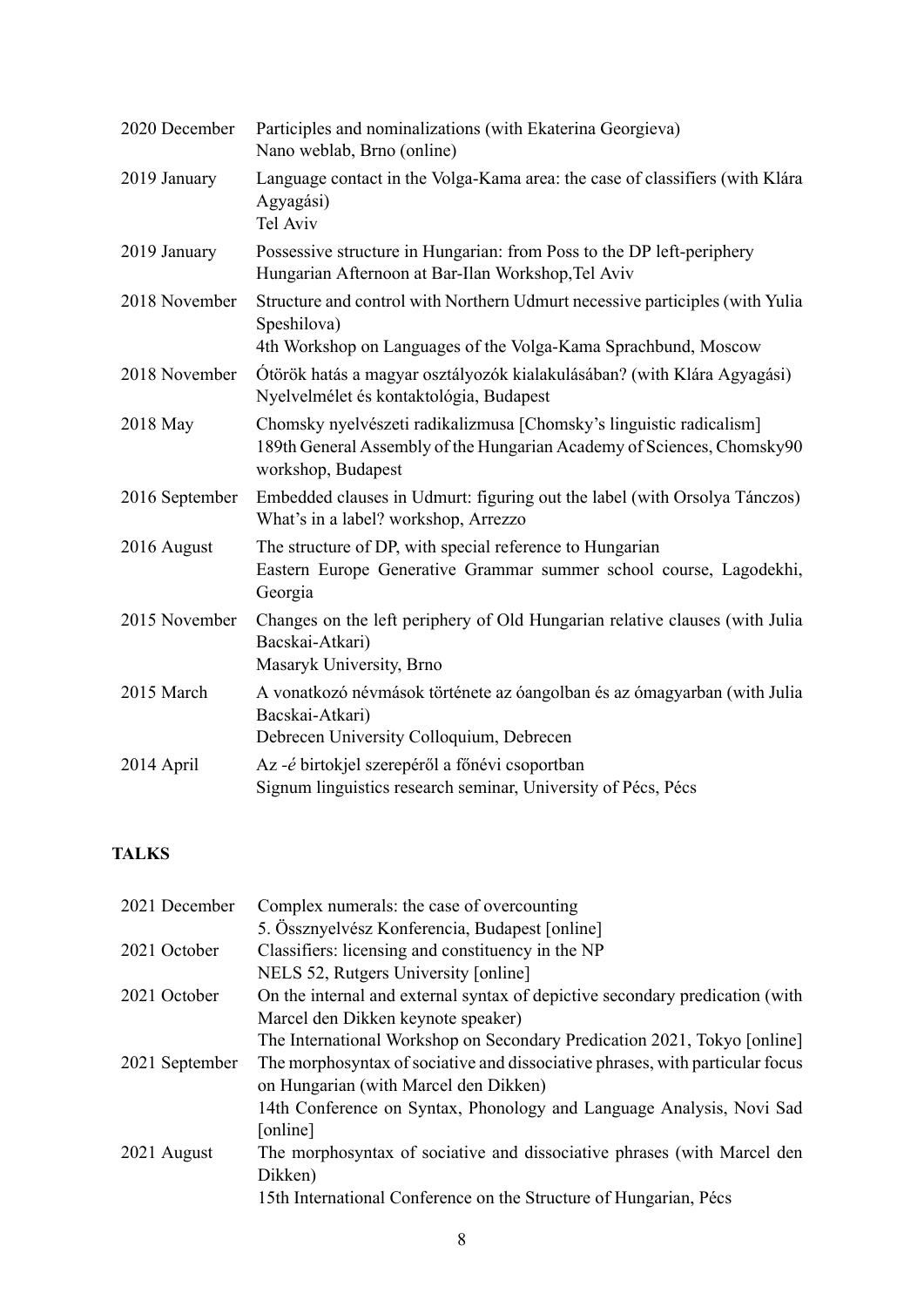| 2021 April     | Classifiers for nouns, classifiers for numerals<br>44th GLOW Colloquium [online]                                                                                                                                                                                           |
|----------------|----------------------------------------------------------------------------------------------------------------------------------------------------------------------------------------------------------------------------------------------------------------------------|
| 2021 February  | Where propositional arguments and participial relative clauses meet (with<br>Ekaterina Georgieva)                                                                                                                                                                          |
|                | On the nouniness of propositional arguments at the 43rd Annual Conference<br>of the German Linguistic Society, Freiburg [online]                                                                                                                                           |
| 2021 February  | The participle–nominalizer polysemy in Uralic and Turkic (with Ekaterina<br>Georgieva)<br>Sixth Workshop on Turkic and Languages in Contact with Turkic, Toronto<br>[online]                                                                                               |
| 2020 December  | The participle-nominalizer polysemy in Udmurt (with Ekaterina Georgieva)<br>5th workshop on languages of the Volga-Kama Sprachbund, Moscow                                                                                                                                 |
| 2019 October   | The participle-nominalizer polysemy in Udmurt (with Ekaterina Georgieva)<br>New results in the syntax of Uralic languages, Budapest                                                                                                                                        |
| 2019 September | Passives that look like causatives – Causatives that read like passives. CA-<br>US+SE=PASS (with Marcel den Dikken)<br>Sinfonija 12, Brno                                                                                                                                  |
| 2018 December  | Functional structure in the Udmurt necessive participle (with Yulia Speshilo-<br>va)<br>Össznyelvész 2, Budapest                                                                                                                                                           |
| 2018 November  | Spatial case and latent PLACE (with Marcel den Dikken)<br>Nominals at the interfaces, Seoul                                                                                                                                                                                |
| 2018 November  | Extended projection and defective goals in the syntax of noun incorporation<br>(with Marcel den Dikken)<br>Nominals at the interfaces, Seoul                                                                                                                               |
| 2018 August    | Khanty relative pronouns and the clauses that contain them (with Katalin Gu-<br>gán and Orsolya Tánczos)<br>51st Annual Meeting of the Societas Linguistica Europaea, Tallinn                                                                                              |
| 2018 May       | DP structure and (in)alienability in Hungarian Sign Language<br>Jolien Scholten's PhD defense workshop, Utrecht                                                                                                                                                            |
| 2018 March     | Nyelvünk változása<br>Időkapszula - Kecskemét várossá válásának 650. évfordulója, Kecskemét<br>(opening lecture of a conference for high-school students)                                                                                                                  |
| 2018 January   | Uráli mondattani kutatások az MTA Nyelvtudományi Intézetében (with Eri-<br>ka Asztalos, Barbara Egedi, Katalin É. Kiss, Nikolett F. Gulyás, Katalin Gu-<br>gán, Veronika Hegedűs, Nikolett Mus, Eszter Simon, Anne Tamm, Orsolya<br>Tánczos)<br>Finnugor Szeminárium, Pécs |
| 2017 November  | From prenominal to postnominal relative clauses in Udmurt and Khanty (with<br>Orsolya Tánczos and Katalin Gugán)<br>Mutatvány "Az uráli nyelvek mondattanának változása aszimmetrikus kon-<br>taktushelyzetben" OTKA-projektum eredményeiből, Budapest                     |
| 2017 November  | Finitization in the Udmurt future participle (with Orsolya Tánczos)<br>Uralic Syntax Days, Tartu                                                                                                                                                                           |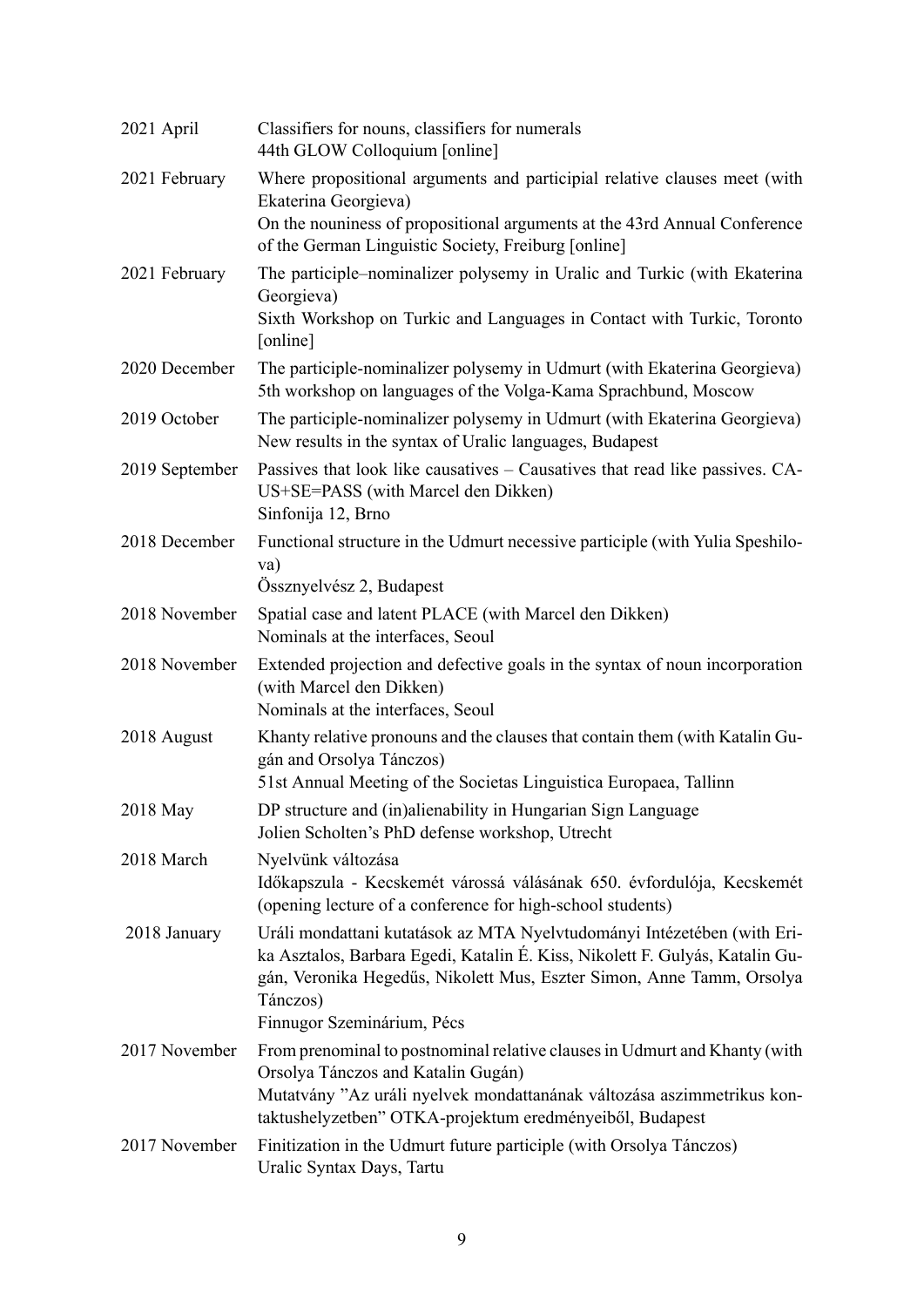| 2017 November  | New relative clauses in (Surgut) Khanty (with Orsolya Tánczos and Katalin<br>Gugán)<br>13th day of Language Change, Tallinn                                                          |
|----------------|--------------------------------------------------------------------------------------------------------------------------------------------------------------------------------------|
| 2017 November  | The typology of noun incorporation: V, v and defective probe-goal relations<br>(with Marcel den Dikken)<br>Chinese Academy of Social Sciences lecture, Beijing                       |
| 2017 October   | The structure of the left periphery in Khanty and Udmurt relatives (with Or-<br>solya Tánczos and Katalin Gugán)<br>Workshop on the Left Periphery, Oslo                             |
| 2017 June      | The Noun Phrase in Hungarian Sign Language<br>Sign Languages East and West workshop, 25th Annual Meeting of the Asso-<br>ciation of Chinese Linguistics, Budapest                    |
| 2017 June      | The structure of the Udmurt past participle (with Orsolya Tánczos)<br>Budapest Linguistics Conference 2, Budapest                                                                    |
| 2016 November  | Udmurt $-m$ clauses as relatives and arguments: a unified analysis (with Orso-<br>lya Tánczos)<br>12th day of Language Change: Contact-induced changes in syntax workshop,<br>Tartu  |
| 2016 September | The development of split CP in Udmurt embedded clauses (with Orsolya<br>Tánczos)<br>49th Annual Meeting of the Societas Linguistica Europaea, Naples                                 |
| 2016 September | Grammaticalization paths in complex adpositional phrases (with Veronika<br>Hegedűs)<br>49th Annual Meeting of the Societas Linguistica Europaea, Naples                              |
| 2016 March     | 'Nominal' numerals: the case of Slavic and Finno-Ugric<br>Il Getegra international workshop on Nominals                                                                              |
| 2015 November  | A bal periféria kialakulása és kiterjedése udmurt alárendelt mondatokban<br>(with Orsolya Tánczos)<br>Nyelvelmélet és kontaktológia 3, Budapest                                      |
| 2015 September | Recursion reconsidered (with Marcel den Dikken)<br>SinFonIJA8, Ljubljana                                                                                                             |
| 2015 September | Two positions for verbal modifiers: evidence from derived particle verbs<br>(with Veronika Hegedűs)<br>SinFonIJA8, Ljubljana                                                         |
| 2015 August    | Quantificational case in Finno-Ugric<br>12th International Congress for Finno-Ugric Studies, The Syntactic Structure<br>of Uralic Languages Workshop, Oulu                           |
| $2015$ July    | Head last to head first and left peripheries: evidence from Khanty and Udmurt<br>relatives (with Orsolya Tánczos)<br>22nd International Conference on Historical Linguistics, Naples |
| $2015$ June    | Udmurt relative clauses with and without a left periphery (with Orsolya<br>Tánczos)<br><b>Budapest Linguistics Conference, Budapest</b>                                              |
| 2015 May       | Cyclic changes in Hungarian relative clauses (with Julia Bacskai-Atkari)                                                                                                             |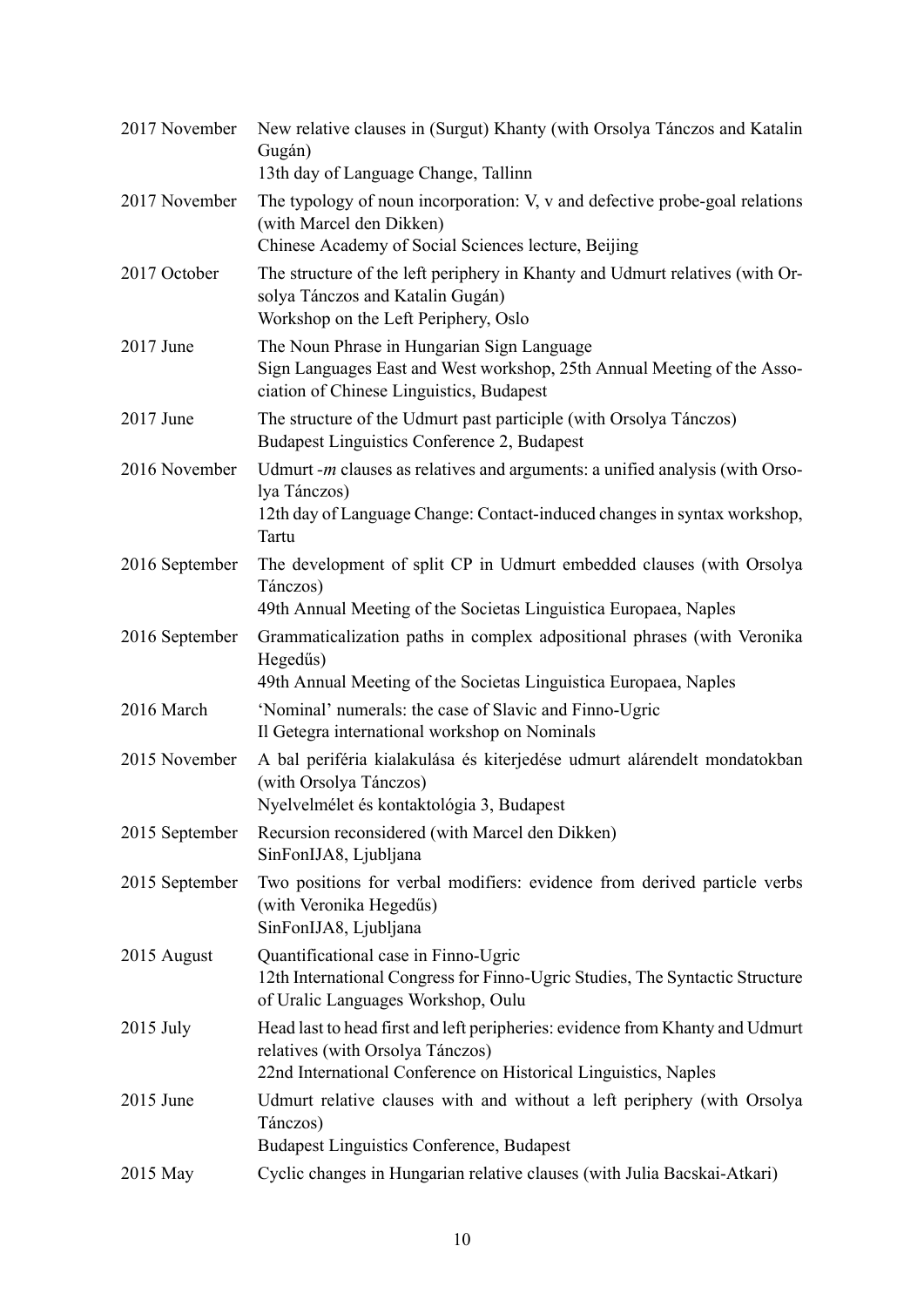|                | 17th Diachronic Generative Syntax Conference, Reykjavík                                                                                                                      |
|----------------|------------------------------------------------------------------------------------------------------------------------------------------------------------------------------|
| 2015 May       | Head last to head first and left peripheries: evidence from Khanty and Udmurt<br>relatives (with Orsolya Tánczos)<br>17th Diachronic Generative Syntax Conference, Reykjavík |
| 2015 May       | Recursion reconsidered (with Marcel den Dikken)<br>12th International Conference on the Structure of Hungarian, Leiden                                                       |
| 2015 May       | Two positions for verbal modifiers: evidence from derived particle verbs<br>(with Veronika Hegedűs)<br>12th International Conference on the Structure of Hungarian, Leiden   |
| 2014 September | Russian quantificational case and the case hierarchy<br>9th Annual Slavic Linguistics Society Annual Conference, Seattle                                                     |
| $2014$ June    | The syntax of Sami quantified nouns<br>35th TABU Dag, Groeningen                                                                                                             |
| 2014 April     | Az ómagyar gerundiumok alanyáról<br>A nyelvtörténeti kutatások újabb eredményei VIII, Szeged                                                                                 |
| 2013 November  | Az ómagyar -va/ve és -ván/vén igenevek használata véges igeként (with Esz-<br>ter Simon)<br>Nyelvelmélet és diakrónia 2, Budapest                                            |
| 2013 October   | Variation in the position of case markers relative to possessive agreement<br>Variation in P, Venice                                                                         |
| 2013 September | Hungarian anaphoric possessives<br>SinFonIJA-6, Niš                                                                                                                          |
|                |                                                                                                                                                                              |
| 2013 August    | The structure of Old Hungarian -t gerunds<br>11th International Conference on the Structure of Hungarian, Piliscsaba                                                         |
| 2013 August    | Word order variation in Hungarian PPs (with Veronika Hegedűs)<br>11th International Conference on the Structure of Hungarian, Piliscsaba                                     |
| 2013 June      | Obligatorily possessed gerunds in Old Hungarian<br>Olomouc Linguistics Colloquium, Olomouc                                                                                   |
| 2013 March     | Rethinking the structural vs. inherent case contrast: a view from case-<br>assigning numerals<br>University of Utah Linguistics Colloquium, Salt Lake City                   |
| 2012 November  | Across the river and into the syntactic trees (with Veronika Hegedűs)<br>CGR-H conference, Szeged                                                                            |
| 2012 September | Anti-agreement: the case of Hungarian possessors<br>SinFonIJa-5, Vienna                                                                                                      |
| $2012$ June    | On some questions regarding the Hungarian nominal and pronominal plural<br>Research Institute for Linguistics, Hungarian Academy of Sciences, Buda-<br>pest                  |
| 2012 May       | Approaches to head movement<br>Trial lecture for the degree Philosophiae Doctor, University of Tromsø                                                                        |
| 2012 March     | Inside proper names<br>36th Penn Colloquium, Pennsylvania                                                                                                                    |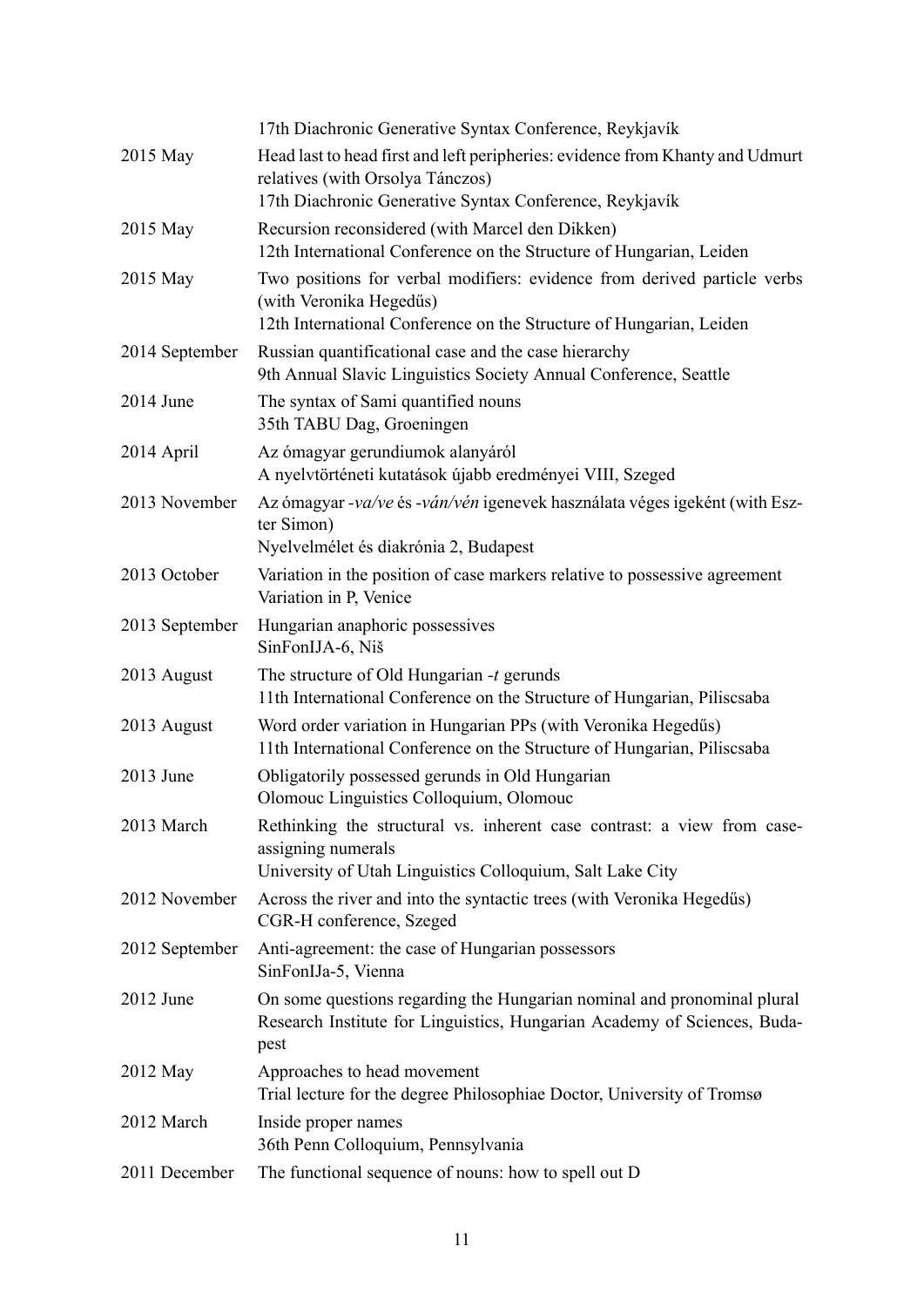|                | State of the sequence 2 workshop, Tromsø                                                                                                                                                                       |
|----------------|----------------------------------------------------------------------------------------------------------------------------------------------------------------------------------------------------------------|
| 2011 April     | The Spurious NP Ellipsis of Hungarian<br>34th GLOW colloquium, Vienna                                                                                                                                          |
| 2011 March     | The ellipsis that wasn't there: classifiers and adjectives in the Hungarian spu-<br>rious NP ellipsis<br>21st Colloquium on Generative Grammar, Sevilla                                                        |
| 2010 November  | Osztályozószók és melléknevek az NP-ellipszisben<br>Celebratory workshop of the Theoretical Linguistics Department of Eötvös<br>University, Budapest                                                           |
| 2010 October   | A spanning account of Hungarian classifier and adjective interactions (with<br>Aniko Csirmaz)<br>CASTL Colloquium talk, Tromsø                                                                                 |
| 2010 August    | Classifiers and the functional sequence in DPs (with Aniko Csirmaz)<br>11th International Congress for Finno-Ugric Studies, The Syntax of Finno-<br>Ugric Languages and Universal Grammar Workshop, Piliscsaba |
| 2010 March     | Hungarian classifiers (with Anikó Csirmaz)<br>Word Classes 2010, Rome                                                                                                                                          |
| 2009 December  | Two types of postpositions in Hungarian<br>Console XVIII, Barcelona                                                                                                                                            |
| 2009 June      | Reduplication in Hungarian (with Andrea Márkus)<br>3rd Postgraduate Conference in Linguistics and Philology, Bergen                                                                                            |
| 2008 September | On Hungarian verbal particles<br>6th Middle East Technical University Postgraduate Conference in Linguistics<br>and Language Teaching, Ankara                                                                  |
| 2008 April     | Comitative adjuncts: appositives and non-appositives<br>3rd Annual Moscow Student Conference on Linguistics, Moscow                                                                                            |

## **POSTERS**

|                | 2017 September Embedded clauses in three Uralic languages<br>Joint Annual Conference of Academia Europaea and ALLEA 2017, Budapest                   |
|----------------|------------------------------------------------------------------------------------------------------------------------------------------------------|
| 2016 September | On the left periphery of Udmurt embedded clauses (With Orsolya Tánczos)<br>SinFonIJA9, Brno                                                          |
| $2014$ July    | Weak $\&$ strong phases in infinitives: the case of Old Hungarian infinitival<br>anti-agreement<br>16th Diachronic Generative Syntax, Budapest       |
| $2014$ June    | Higher and higher: postpositions, prepositions, and particles in Hungarian<br>(with Veronika Hegedűs)<br>Olomouc Linguistic Colloquium 2014, Olomouc |
| $2014$ June    | PPs and the silent PLACE noun: evidence from Hungarian case-marked pro-<br>nouns<br>Olomouc Linguistic Colloquium 2014, Olomouc                      |
| 2013 October   | Hungarian postpositions: deriving variation in a postpositional language                                                                             |